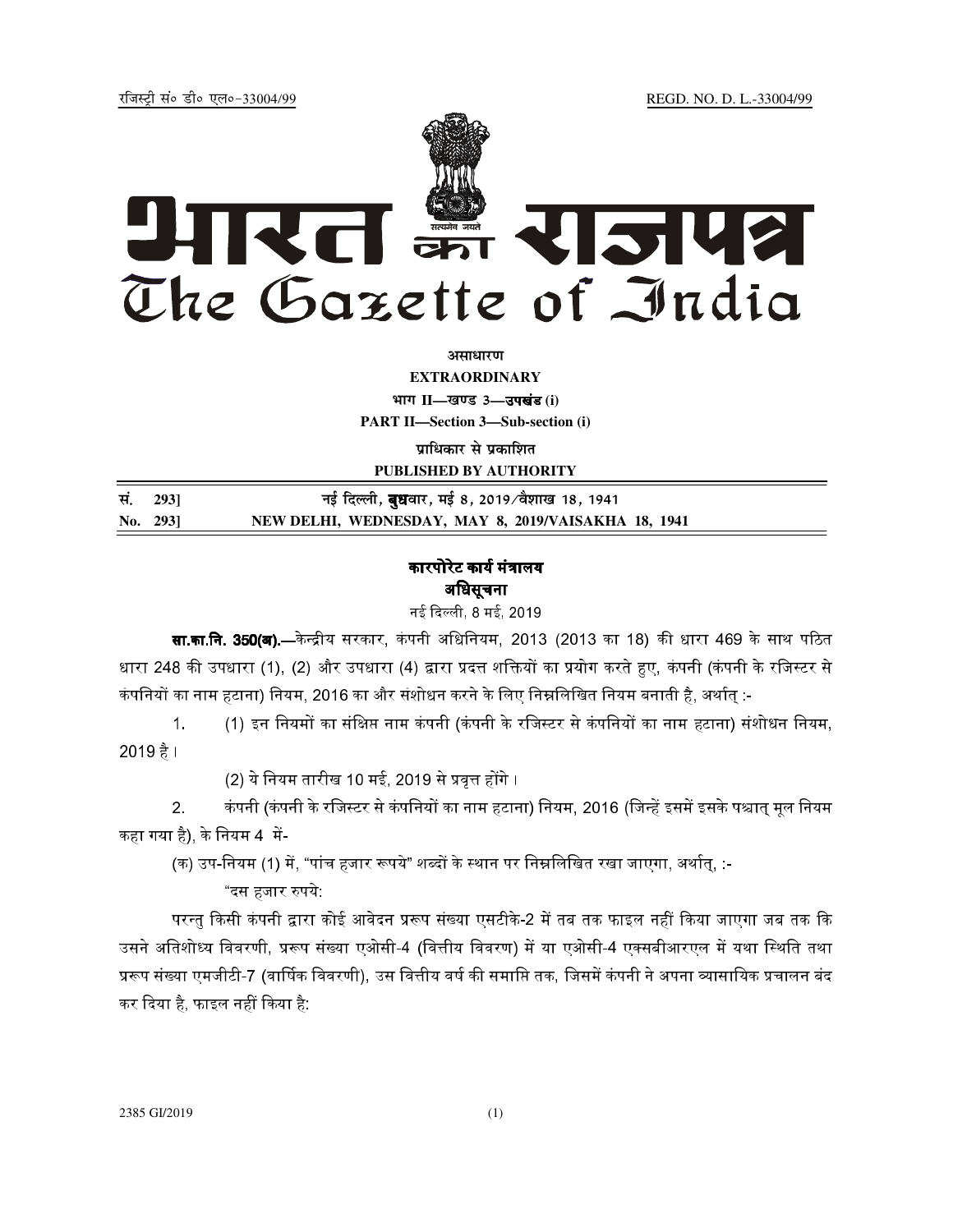परन्तु यह और कि रजिस्ट्रार द्वारा धारा 248 की उपधारा (1) के अधीन कार्रवाई आरंभ करने के पश्चात्, यदि किसी कंपनी का प्ररूप संख्या एसटीके-2 फाइल करने का इरादा है, तो वह प्ररूप संख्या एसटीके-2 को फाइल करने से पूर्व सभी लम्बित अतिशोध्य विवरणियां प्ररूप संख्या एओसी-4 (वित्तीय विवरण) में या एओसी-4 एक्सबीआरएल में, यथा स्थिति, और प्ररूप संख्या एमजीटी-7 (वार्षिक विवरणी) में फाइल करेगी:

परन्तु यदि कंपनी रजिस्ट्रार द्वारा धारा 248 की उपधारा (1) के अधीन कार्रवाई आरंभ किए जाने के अनुसरण में प्ररूप संख्या एसटीके-7 में एक बार नोटिस जारी कर दिया गया है, तो किसी कंपनी को प्ररूप संख्या एसटीके-2 में कोई आवेदन फाइल करने को अनुज्ञात नहीं किया जाएगा।

(ख) उप-नियम (3) में, खंड (ii) में, "लेखा कथन" शब्दों के पश्चात् "प्ररूप संख्या एसटीके-8 में" शब्द, अक्षर और अंक अंतःस्थापित किए जाएंगे।

3. मूल नियमों के उपबंध में, -

(क) प्ररूप संख्या एसटीके-4 में, क्रम संख्या 2 में, मद (vii) के पश्चात् निम्नलिखित मद अंतःस्थापित की जाएगी, अर्थात् -

"(viii) इस कंपनी ने सभी लम्बित अनुपालन, यदि कोई हो, पूरे कर लिए हैं [धारा 248 की उप-धारा (1) के अधीन कार्रवाई प्रारंभ हो जाने के पश्चात्, धारा 248 की उप-धारा (2) के अधीन फाइल किए गए किसी आवेदन के मामले में लागू].

(ख) प्ररूप संख्या एसटीके-7 के पश्चात, निम्नलिखित प्ररूप अंत-स्थापित किया जाएगा:-

# "प्ररूप सं. एसटीके-8 [देखें नियम 4(3) (ii)] लेखा विवरण

कं पनी का नाम: ':@H'5
H

आज की तारीख तक लेखा विवरण:-

विशिष्टियां: (प्रत्येक मद के संबंध में संक्षिप्त ब्यौरा देना आवश्यक है)

l. निधियों के स्रोत

 (1) पूंजी (2) आरक्षितियां और अतिरेक (लाभ और हानि लेखा में शेष धनराशि सिहत) (3) ऋण िनिधयां

वित्तीय संस्थाओं से प्रतिभत ऋण

बैंकों से प्रतिभूत ऋण

सरकार से प्रतिभूत ऋण

अन्य प्रतिभत ऋण

डिबेंचर

अप्रतिभूत ऋण

जमा राशि और उस पर ब्याज

कुल ऋण निधियां

राशि (रुपये)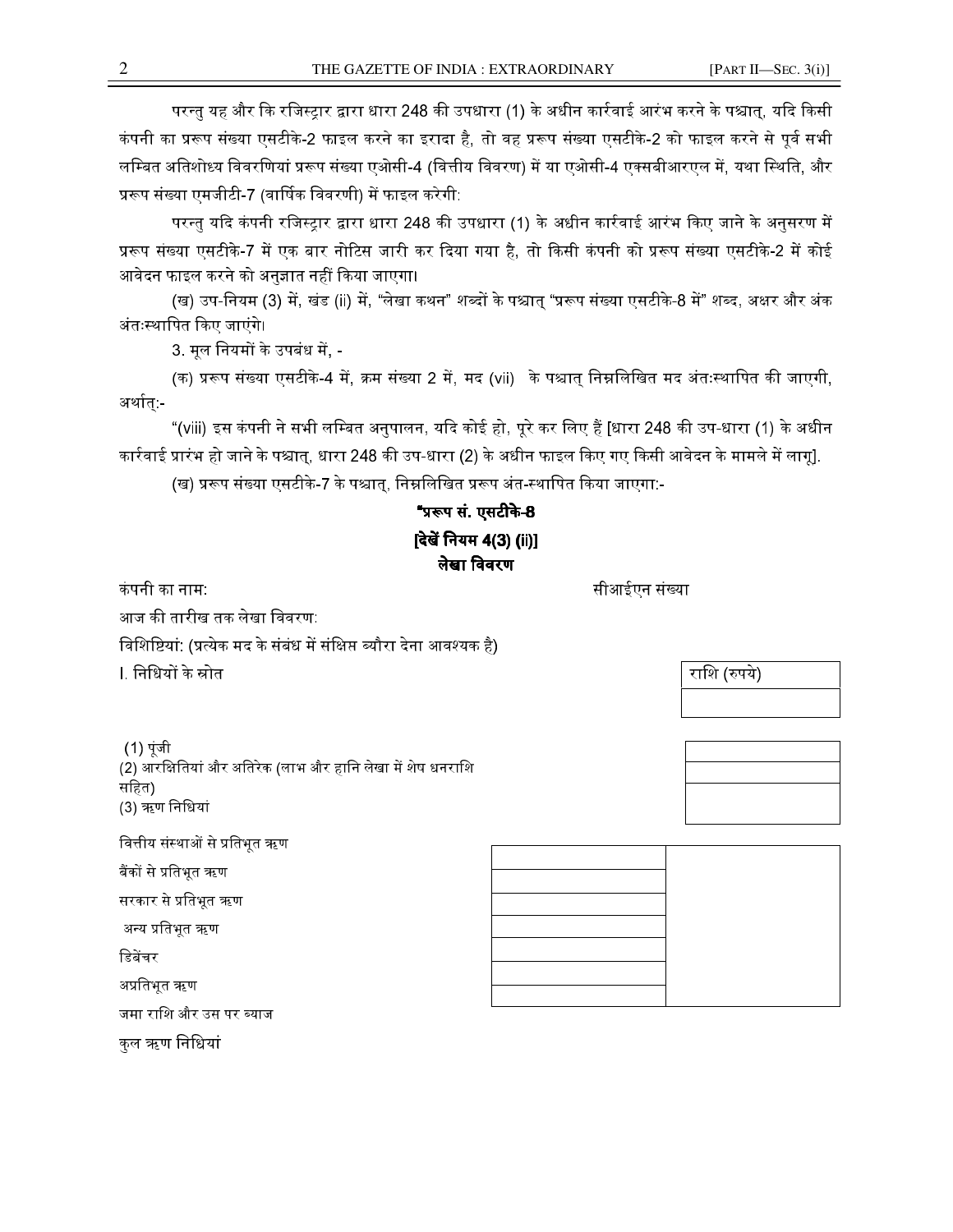[फां.सं.1/28/2013 सीएल-V(खंड)] के वी आर. मूर्ति, संयुक्त सचिव, **टिप्पण :** मूल नियम, भारत के राजपत्र, असाधारण, भाग II, खंड 3, उप-खंड (i) में सा.का.नि. संख्या 1174(अ), तारीख 26 दिसंबर, 2016 द्वारा प्रकाशित किए गए और अधिसूचना संख्या सा.का.नि. 355(अ) तारीख 12 अप्रैल, 2017 द्वारा संशोधित किए गए।

# पूर्णकालिक चार्टर्ड अकांउटेंट द्वारा विधिवत रूप से प्रमाणित।

सदस्य संख्या/प्रेक्टिस संख्या का मोहर सहित प्रमाण-पत्र।"

नाम और हस्ताक्षर (प्रबंध निदेशक)\* नाम और हस्ताक्षर (सचिव)\* नाम और हस्ताक्षर (निदेशक)\* \*केवल तभी लागू यदि एमडी/सचिव है

# (4) बट्टे खाते या समायोजित नहीं किए जाने की सीमा तक विविध व्यय

कुल वर्तमान देयताएं और प्रयोजन निवल वर्तमान आस्तियां (i-ii)

(5) लाभ और हानि लेखा (आहरण शेष)

1 से 5 का कुल योग

तारीख स्थान:

अप्रदत्त लाभांश देय अन्य

घटा: (ii) वर्तमान देयताएं और प्रयोजन

(3) (i) वर्तमान आस्तियां, ऋण और अग्रिम

Ⅱ. निधियों का उपयोजन

(1) स्थिर आस्तियां

(2) निवेश

लेनदार

(1) से (3) का योग

[भाग II-खण्ड  $3(i)$ ]

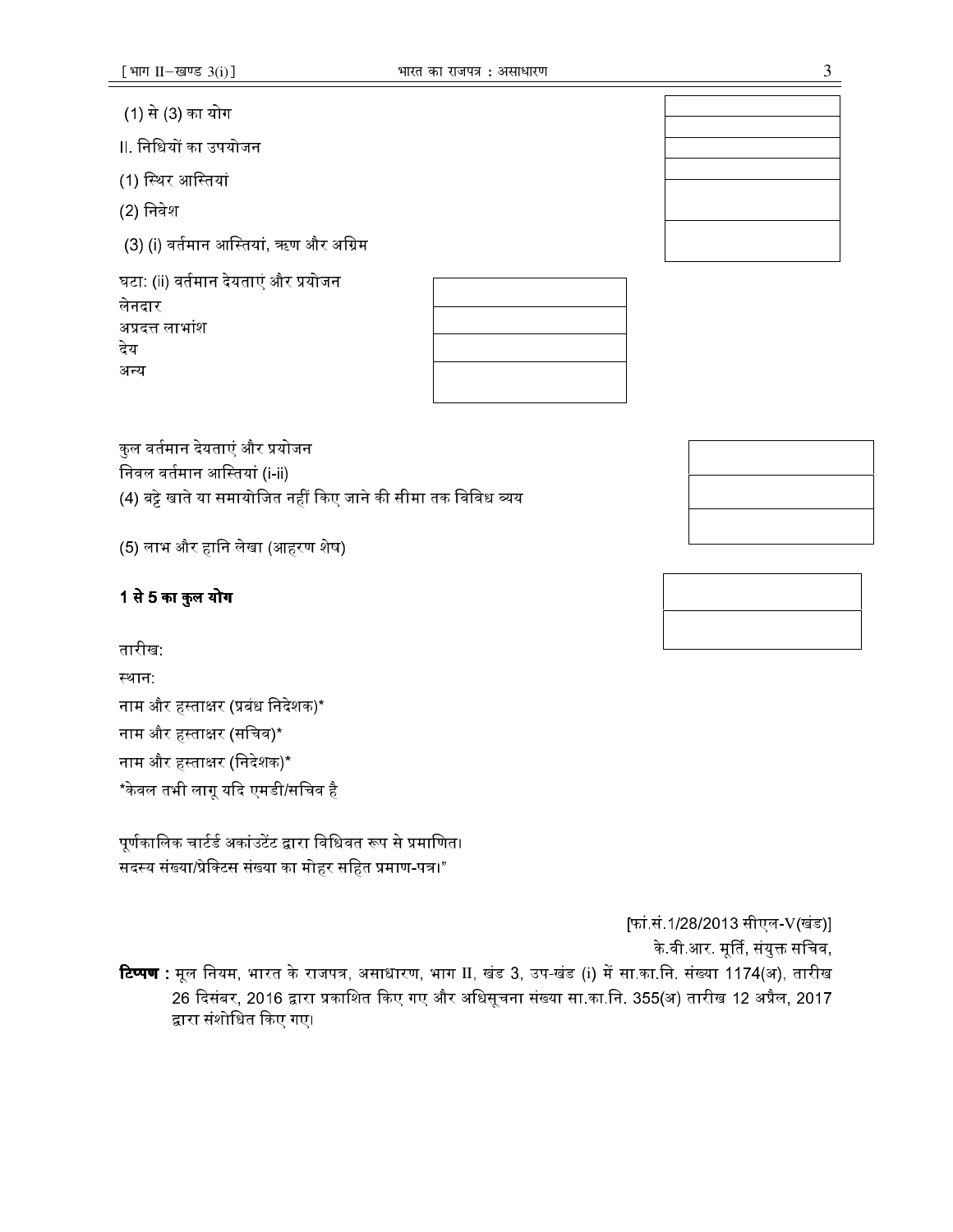# **MINISTRY OF CORPORATE AFFAIRS NOTIFICATION**

#### New Delhi, the 8th May, 2019

**G.S.R. 350(E).—**In exercise of the powers conferred by sub-sections (1), (2) and Sub-section (4) of section 248 read with section 469 of the Companies Act, 2013 (18 of 2013), the Central Government hereby makes the following rules further to amend the Companies (Removal of Names of Companies from the Register of Companies) Rules, 2016 , namely:-

**1.** (1) These rules may be called the Companies (Removal of Names of Companies from the Register of Companies) Amendment Rules, 2019.

(2) They shall come into force with effect from  $10^{th}$  May, 2019.

**2.** In the Companies (Removal of Names of Companies from the Register of Companies) Rules, 2016 (hereinafter referred to as the principal rules), in rule  $4,$ —

(a) in sub-rule (1), for the words "five thousand rupees", the following shall be substituted, namely:-

"ten thousand rupees:

 Provided that no application in Form No. STK-2 shall be filed by a company unless it has filed overdue returns in Form No. AOC-4 (Financial Statement) or AOC-4 XBRL, as the case may be, and Form No. MGT-7 (Annual Return), up to the end of the financial year in which the company ceased to carry its business operations:

 Provided further that in case a company intends to file Form No. STK-2 after the action under sub-section (1) of section 248 has been initiated by the Registrar, it shall file all pending overdue returns in Form No. AOC-4 (Financial Statement) or AOC-4 XBRL, as the case may be, and Form No. MGT-7 (Annual Return) before filing Form No. STK-2:

 Provided also that once notice in Form No. STK-7 has been issued by the Registrar pursuant to the action initiated under sub-section (1) of section 248, a company shall not be allowed to file an application in Form No. STK-2.

(b)in sub-rule (3), in clause (ii), after the words, "statement of accounts", the words, letters and figures "in Form No. STK-8" shall be inserted.

**3.** In the Annexure to the principal rules,—

(a) in Form No. STK-4, in Serial Number 2, after item (vii), the following item shall be inserted, namely:-

"(viii) The company has fulfilled all pending compliances, if any [Applicable in case an application under sub-section (2) of section 248 has been filed after the initiation of action under sub-section (1) of section 248].

(b) after Form No. STK -7, the following Form shall be inserted, namely:**-** 

## "**Form No. STK-8**

## **[See rule 4(3)(ii)]**

### **Statement of Account**

| Name of the Company:                                                     | CIN No. |              |  |  |
|--------------------------------------------------------------------------|---------|--------------|--|--|
| Statement of Account as on date:                                         |         | Amount (Rs.) |  |  |
| Particulars: (Brief break up in respect of each item needs to be given). |         |              |  |  |
| I. Sources of Funds                                                      |         |              |  |  |
| $(1)$ Capital                                                            |         |              |  |  |
| (2) Reserves and Surplus (including balance in Profit and Loss Account)  |         |              |  |  |
| (3) Loan Funds                                                           |         |              |  |  |
| Secured loans from Financial Institutions                                |         |              |  |  |
| Secured loans from Banks                                                 |         |              |  |  |
| Secured loans from Govt.                                                 |         |              |  |  |
| Others Secured Ioans                                                     |         |              |  |  |
| Debentures                                                               |         |              |  |  |
| <b>Unsecured Loans</b>                                                   |         |              |  |  |
| Deposits and interest thereon                                            |         |              |  |  |